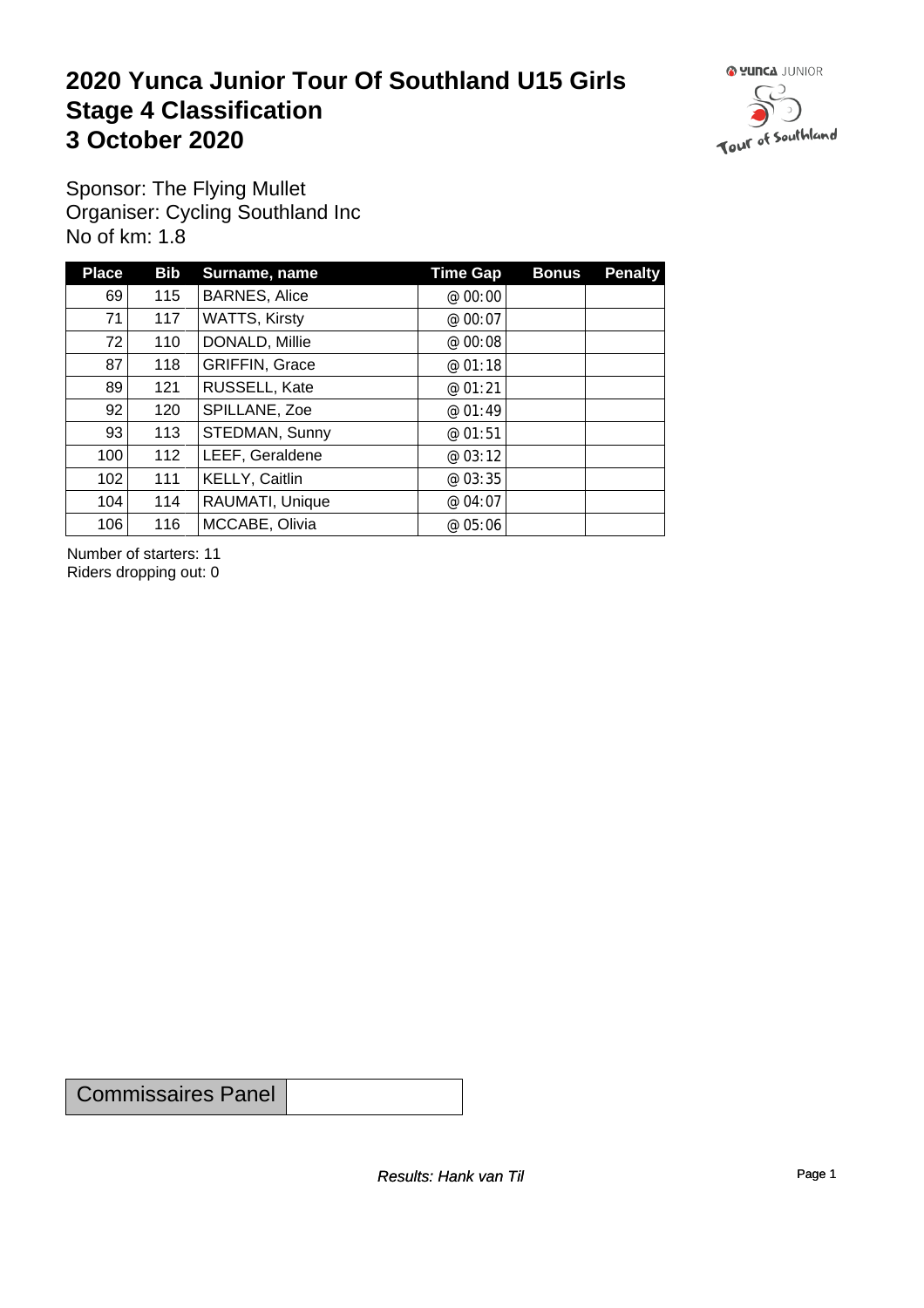### **2020 Yunca Junior Tour Of Southland U15 Girls General Classification (Stage 4)**<br> **3 October 2020 3 October 2020**



Organiser: Cycling Southland Inc

| <b>Place</b>   | Bib | Surname, name         | <b>Time Gap</b> |
|----------------|-----|-----------------------|-----------------|
|                | 117 | <b>WATTS, Kirsty</b>  | 3:00:59         |
| $\overline{2}$ | 110 | DONALD, Millie        | @ 00:21         |
| 3              | 115 | <b>BARNES, Alice</b>  | @ 00:39         |
| 4              | 112 | LEEF, Geraldene       | @ 06:27         |
| 5              | 120 | SPILLANE, Zoe         | @ 07:55         |
| 6              | 118 | <b>GRIFFIN, Grace</b> | @ 09:52         |
| 7              | 113 | STEDMAN, Sunny        | @13:46          |
| 8              | 111 | KELLY, Caitlin        | @ 15:49         |
| 9              | 121 | RUSSELL, Kate         | @ 16:23         |
| 10             | 116 | MCCABE, Olivia        | @20:36          |
| 11             | 114 | RAUMATI, Unique       | @44:16          |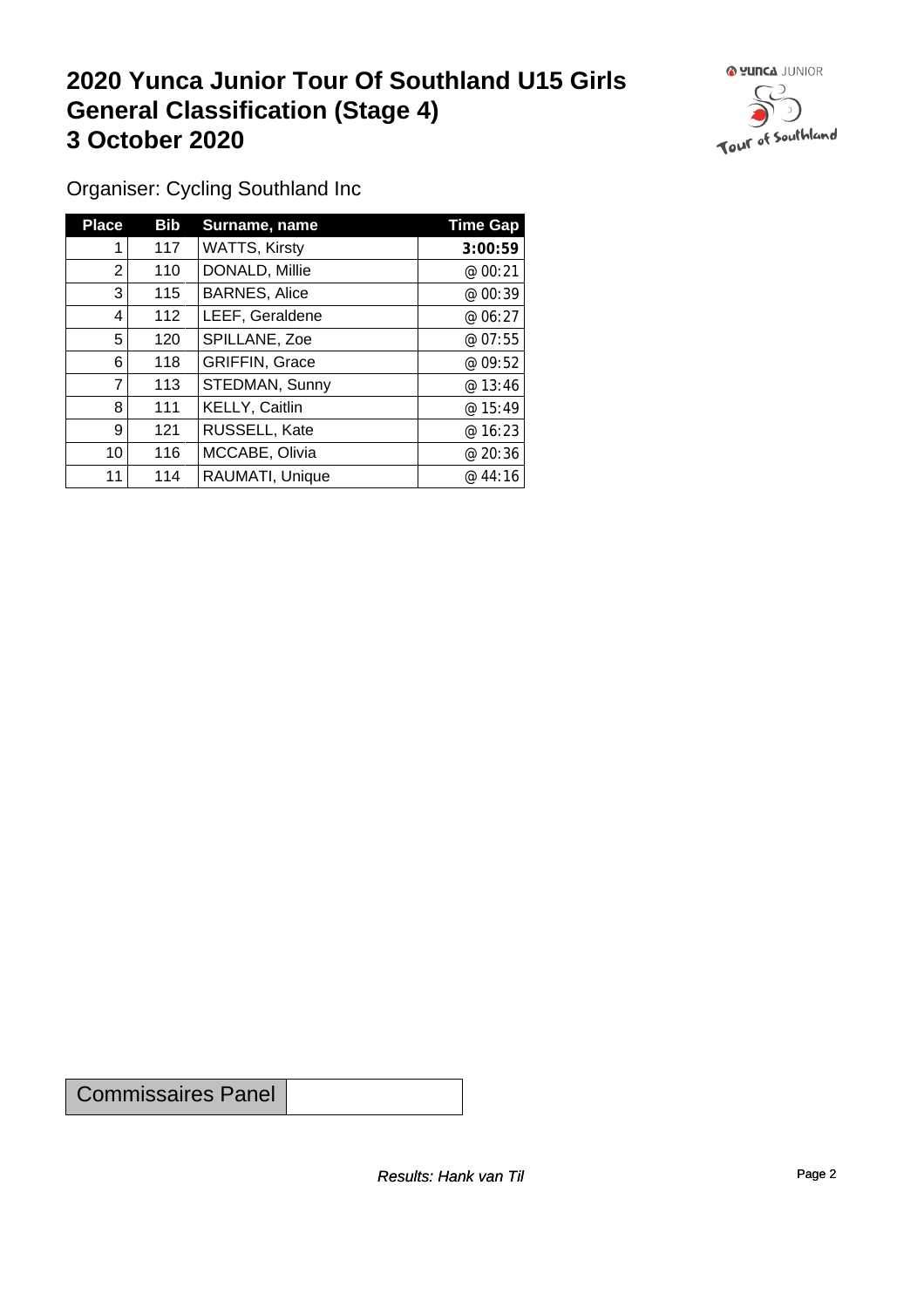### **2020 Yunca Junior Tour Of Southland U15 Girls Sprint Classification (Stage 4) 3 October 2020**



Organiser: Cycling Southland Inc

| <b>Place</b> |     | Bib Surname, name    | <b>Points</b> |
|--------------|-----|----------------------|---------------|
|              | 110 | DONALD, Millie       |               |
| ◠            | 117 | <b>WATTS, Kirsty</b> |               |
| 3            | 112 | LEEF, Geraldene      |               |
|              | 111 | KELLY, Caitlin       |               |
| 5            | 120 | SPILLANE, Zoe        |               |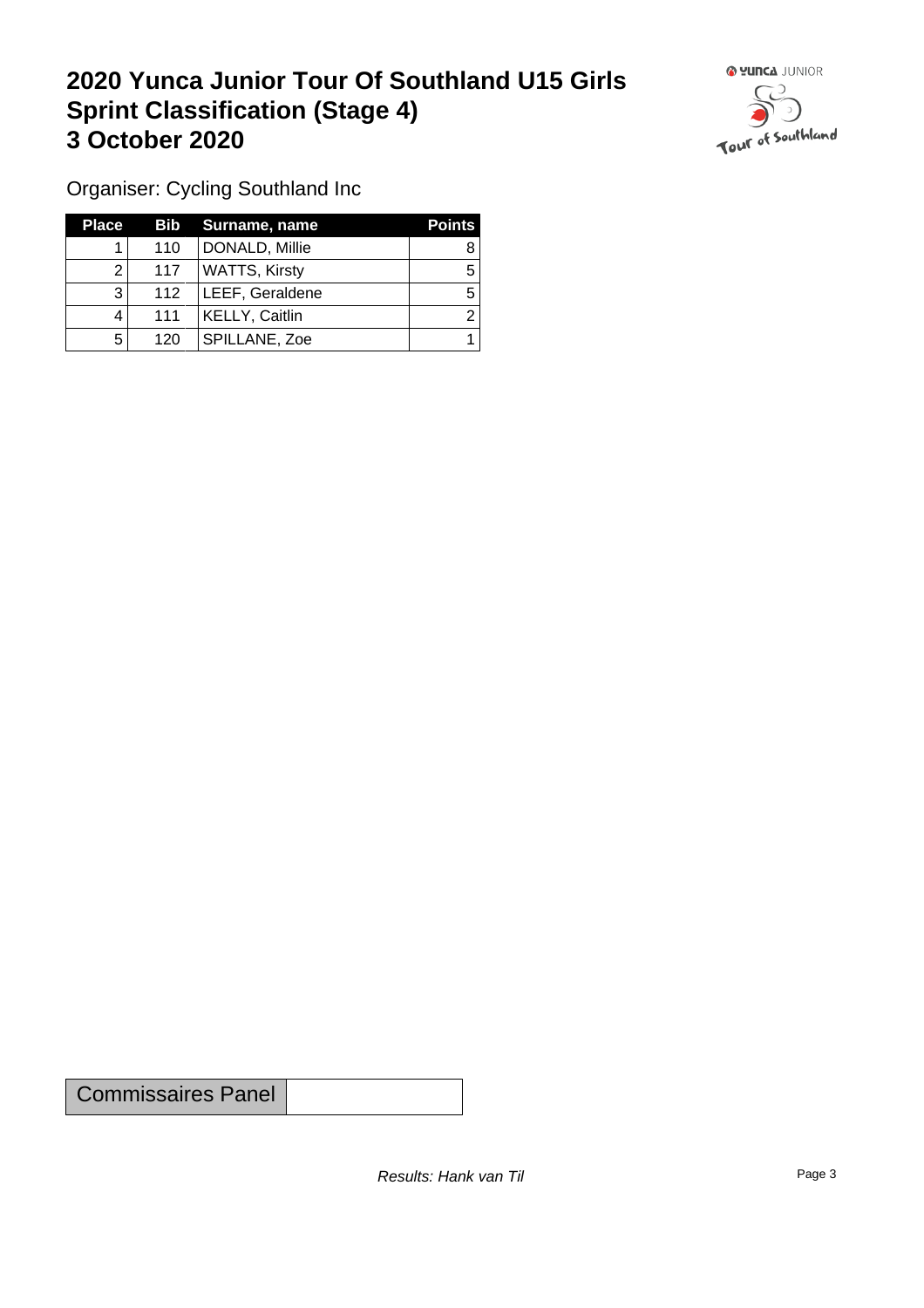## **2020 Yunca Junior Tour Of Southland U15 Girls KOM Classification (Stage 4) 3 October 2020 1999 <b>1999 1999 1999 1999 1999 1999 1999 1999 1999 1999 1999 1999 1999 1999 1999 1999 1999 1999 1999 1999 1999 1999 1999 1999 1999 1999 1999 1999 19**



Organiser: Cycling Southland Inc

|     |                  | Place Bib Surname, name | <b>Points</b> |
|-----|------------------|-------------------------|---------------|
|     | 117 <sup>1</sup> | ∣ WATTS, Kirsty         | 10            |
| 21  |                  | 115   BARNES, Alice     |               |
| ? । | 110              | DONALD, Millie          | ∽             |